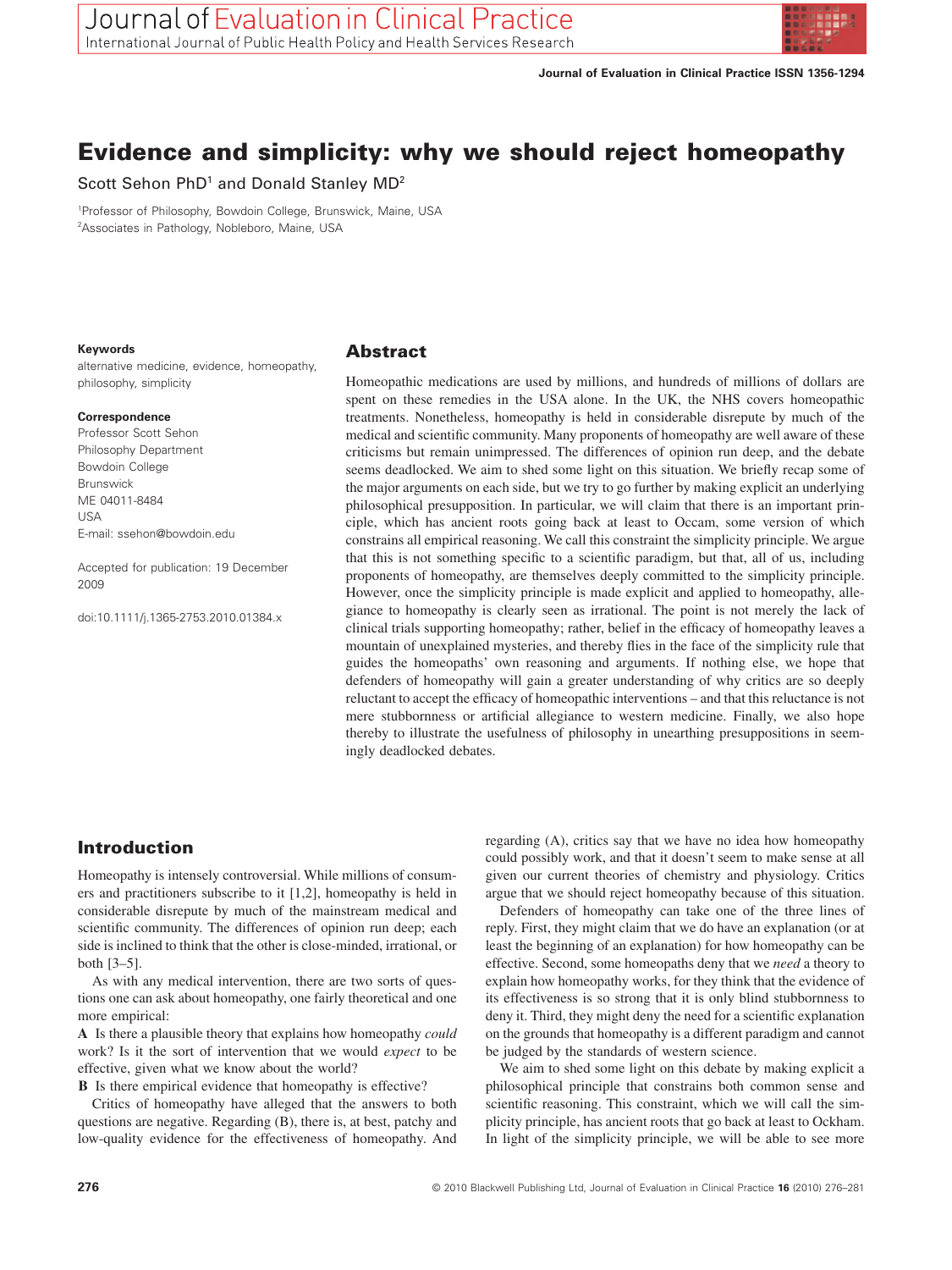clearly how questions (A) and (B) relate to each other and, in particular, why each of the three homeopathic lines of reply is inadequate. If nothing else, we hope that defenders of homeopathy will gain a greater understanding of why many within the medical and scientific community are so deeply reluctant to accept the efficacy of homeopathic interventions and why this reluctance is not mere blind stubbornness or some sort of artificial allegiance to a parochially western concept of medicine.

The paper is structured as follows. Following the introductory questions, in section 2, we introduce and explain the simplicity principle. In section 3, we explore question (A). We explain, from the vantage point of the simplicity principle, why it seems so implausible that homeopathy could be effective. In section 4, we look at the first line of reply from homeopathy, namely their efforts to show that they *do* have a plausible explanatory theory for homeopathy. In section 5, we explore their second line of reply, the claim that they need no answer to question (A) because the clinical evidence of effectiveness is so strong. In section 6, we investigate the third line of reply, according to which there is no need for a scientific explanation of homeopathy because homeopathy is somehow beyond the realm of what can be judged by modern science. We conclude in section 7.

# **The simplicity principle (S)**

William of Ockham famously proposed that *entia non sunt multiplicanda praeter necessitatem* – that is, entities ought not to be multiplied beyond necessity [6]. We propose that a somewhat more general version of Ockham's principle underlies much of scientific and common sense reasoning:

- (S) Given two theories, it is unreasonable to believe the one
- that leaves significantly more unexplained mysteries.

The idea behind the principle is meant to be fairly basic: We prefer theories that have greater explanatory power. Given two theories, *X* and *Y*, if *X* explains some fact whereas *Y* leaves that fact as an unexplained brute mystery or coincidence, then, all other things being equal, we tend to reject *Y*. For example, in Aristotelian physics, there are three separate phenomena each of which is left essentially unexplained: that ordinary objects fall towards the earth; that there are oceanic tides, and that the planets orbit the sun. Newton proposed a universal gravitational force that varies with the mass of the objects and varies inversely with the square of the distance between them. With this supposition, Newtonian mechanics gives us a unified explanation of objects falling, the tides, and planetary orbits. Newton famously had no further explanation for *why* the gravitational force works as it does; this was left as an unexplained mystery. However, by positing this one mystery, Newton was able to explain a number of apparently disparate phenomena, each of which had necessarily been left as unexplained mysteries by Aristotelian physics. This increase in explanatory power is a strong reason for rejecting Aristotelian theory.

The case for (S) goes beyond examples of purely scientific practice. In fact, it is our commitment to the simplicity principle, or something very like it, that keeps us from believing all manner of absurd things. Consider a theory introduced by Bertrand Russell [7]: the world is but 5 minutes old. Of course, we seem to remember many events that happened longer ago than that, and books are full of accounts of more distant times, but, according to the 5-minute theory, our memories and those books simply popped into existence 5 minutes ago. According to standard physics, the sunlight we see left the sun about 8 minutes ago. The 5-minute theory accepts the same laws of nature, but says instead that the photons came into existence 5 minutes ago part of the way between the sun and the earth.

Of course the 5-minute theory is patently absurd, and no rational person would take it seriously. But why not, exactly? As the 5-minute theory postulates the same laws of nature, the 5-minute theory is also just as successful at prediction as the standard picture. So, in terms of empirical adequacy, the 5-minute theory and the standard picture are on par.

What differentiates the 5-minute theory and the standard picture is simplicity. The standard picture does have its share of unanswered questions, for example, 'why is there a universe at all?', 'why is the mass of the neutron 1.293 MeV heavier than that of the proton, rather than, say, 1.287 MeV?', etc. As current physics leaves these questions unanswered, they count as unexplained mysteries for the standard theory. The 5-minute theory naturally has those mysteries as well, as it adds no explanatory power to the standard picture. However, the 5-minute theory also adds innumerable other mysteries. Here are just a few:

• Why is it that our memories and the history books are in remarkable agreement about things that 'happened' long before 5 minutes ago?

• Why are there are huge numbers of things that bear an incredible resemblance to each other – multiple copies of books, animals of the same species, cars of the same make, etc.?

• Why is it that there are houses that work so well for people to live in? Why roads that work so well for cars to drive on?

Indefinitely many other questions could be added. The 5-minute theory has no answers to these questions; it must leave the facts referred to as unexplained, brute mysteries. By contrast, of course, the standard picture has easy simple and mundane answers to these questions.

The point is simply this: the 5-minute theory is a remarkably bad theory not because of any empirical inadequacy, but because it posits so many unexplained mysteries – because it leaves so many questions unanswered that can be answered by an alternative theory. The 5-minute theory fails badly on simplicity grounds, as judged by (S), and *it is for this reason* that nobody takes the theory seriously. In other words, it is only because of our commitment to principle (S), or something very much like it, that we can reject the 5-minute theory; everyone rejects the 5-minute theory; therefore, everyone is committed to the truth of (S), or something very much like it.

Admittedly, as formulated (S) is somewhat vague: it is not clear exactly how one counts unexplained mysteries, so it won't always be clear which of two theories leaves more mysteries. Moreover, some questions seem to cry out for explanation more than others, and it is perhaps more serious for a theory to leave such questions unanswered. As we have no algorithm for determining the importance of mysteries or for counting them, we have no algorithm for applying (S) mechanically to alternative theories. In the simplest cases, one theory will have all of the same mysteries as the alternative, plus a great many more. However, even in more complex cases, the principle of simplicity can point fairly clearly and strongly in one direction.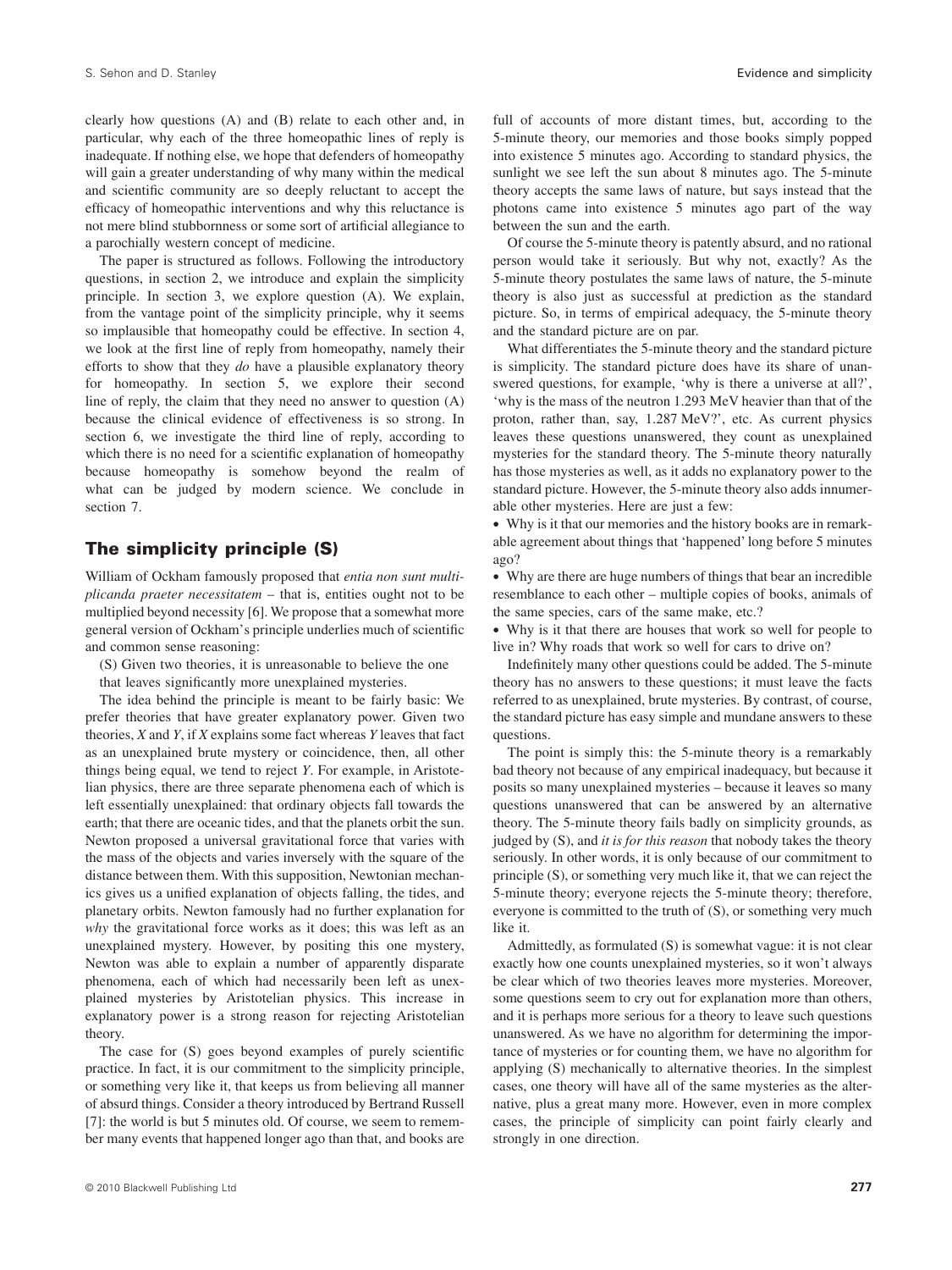# **Homeopathy and the plausibility question**

Samuel Hahnemann invented homeopathy in the late 18th century. His basic idea was this: if a substance in large doses causes symptoms of a certain sort, then diluted doses of the substance will be effective in relieving those symptoms. This principle is referred to as the 'law of similars' [8]. The dilutions that Hahnemann and current homeopaths employ for treatment are extreme. An alcohol tincture of the original substance is diluted either 1:10 or 1:100 in water and is then shaken vigorously. The resulting solution is then diluted again, and shaken, or succussed, again, and so on. Typical homeopathic remedies have dilution rates ranging from a low of one part active ingredient per 1 million parts water, to mindboggling 1 part cure per  $10^{2000}$  parts water [9]. For dilutions that are one part in  $10^{24}$  or greater, it is statistically unlikely that even a single molecule of the original substance remains – this result follows from simple statistical calculations based on atomic weights and Avogadro's number, and proponents of homeopathy are well aware of it. So these homeopathic remedies are, to the best of our current knowledge, chemically indistinguishable from the water in which they are diluted, and the 'different' homeopathic remedies are chemically indistinguishable from each other.

Homeopathic theory, on its face, has some rather large unexplained mysteries that are not faced by proponents of conventional science and medicine. Here are a few having to do with dilution: (1) How can something chemically indistinguishable from water have dramatic curative effects?

(2) How can two homeopathic remedies that are chemically indistinguishable from each other have *different* effects?

(3) With all other medications, if you dramatically reduce the concentration of the solution, the effects diminish to zero. Why is it that the homeopathically produced compounds work differently? Why don't other drugs dramatically increase in potency when diluted in such extreme fashion?

(4) All samples of water will have trace amounts of impurities both natural and artificial. If infinitesimally dilute amounts of homeopathic drugs can have dramatic powers, why don't we see anything of the sort with other water samples? Or, to put it more specifically, homeopathic solutions themselves will have trace impurities beyond those of the supposedly active ingredient. How does the solution 'know' which impurities are supposed to give it therapeutic powers?

The law of similars is another curious aspect of homeopathy, for it claims that substances which in macroscopic doses cause a certain set of symptoms will relieve that set of symptoms when taken in infinitesimally small doses. This is unlike any other known medicinal substance. So:

(5) Why does the law of similars apply to homeopathic ingredients when it has never been seen to apply to any other medicinally used substance?

Homeopaths sometimes make an analogy here to vaccines, for in both cases, a substance, which in large doses would cause illness, has a positive medicinal effect in the right form and in small doses. But the analogy is not, in the end, very apt; if we were to accept the analogy, further questions would arise:

(6) If vaccines are diluted to the point where nothing remains of the active ingredient, they become ineffective. Why are homeopathic remedies different?

(7) Why is it that vaccines only have preventative power, but homeopathic remedies have curative power? Why don't vaccines have curative power?

It is worth emphasizing that these questions are not mere matters of detail. If the homeopaths simply leave these questions unanswered, then they would be admitting that their theory leaves gaping unexplained mysteries not faced by the allopathic alternative. In accord with the simplicity principle, this would be strong reason to reject homeopathy.

#### **First homeopathic reply: explanations for homeopathy**

Some committed homeopaths acknowledge that they have no explanatory theory, admitting that 'there is a need for viable hypotheses of homeopathy mechanism of action' [10], 'we don't know how or why homeopathy works' [11], 'more than 200 years after Hahnemann, the homeopathic mechanism is as unknown as it was in the beginning' [12]. On the other hand, some proponents of homeopathy claim that they do have answers, or at least the beginnings of answers, to those questions. Some of the proffered theories are very general. For example, some say that when people are ill, their bodies become hypersensitive to homeopathic preparations [9]. This observation might be thought to have some value in answering a number of the questions above, but, in reality, it just pushes the questions back a step: *Why* do ill bodies become hypersensitive to dilute versions of these substances but to no others? Why aren't healthy bodies hypersensitive to infinitesimally small amounts of these or other ingredients? How can a body be so sensitive to a substance that it reacts even when there are no molecules of the substance left? Without answers to these questions, talk of hypersensitivity is mere handwaving.

When homeopaths make a more serious effort to answer questions like those raised above, they offer two sorts of approaches. First, following Hahnemann himself, proponents sometimes claim that homeopathic medications cure by affecting something in the human person that goes beyond what science can quantify or explain. This special feature of persons is sometimes referred to as 'vital force', and it is given various different descriptions by homeopaths:

life energy itself . . . difficult to quantify, but it is the very real difference that occurs between life and death. [9]

the spiritlike dynamism that flows through the material organism. [13]

the inherent, underlying, interconnective, self-healing process of the organism. This bio-energetic force is similar to what the Chinese call 'chi,' Japanese call 'ki,' yogis call 'prana,' Russian scientists call 'bioplasm,' and Star Wars characters call 'The Force'. [8]

However, if such talk is meant to give us answers to the questions above, then it fails. We would need to know *why* homeopathic remedies affect our 'vital force' in ways that other infinitesimally diluted solutions do not, etc. Moreover, merely positing a 'vital force' generates substantial mysteries, for homeopathy thereby looks to be committing itself to a view of the mind that philosophers call *substance dualism*. Space does not allow us to go into a detailed discussion of substance dualist views, but we can say that substance dualism is almost universally rejected by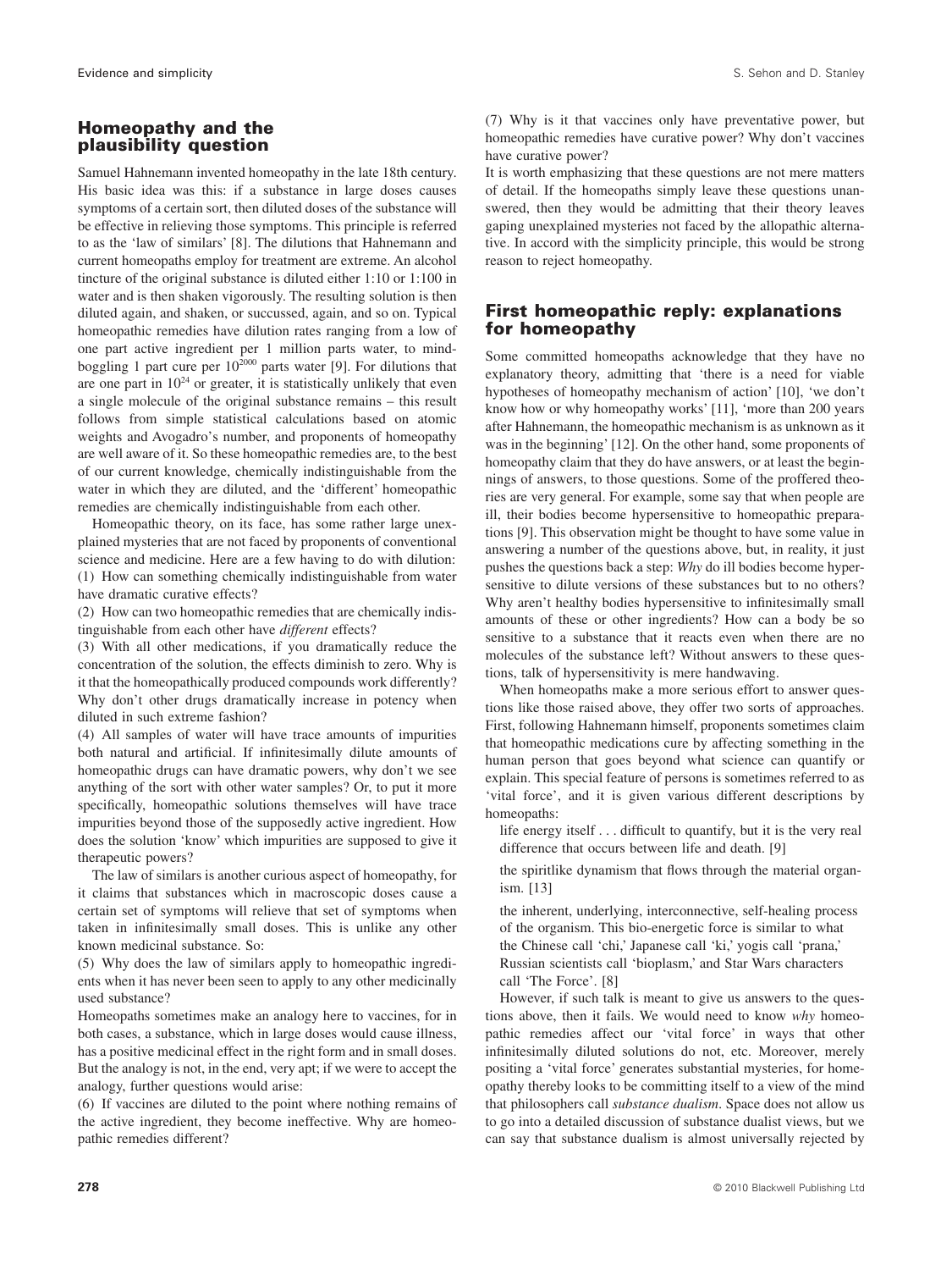those who have thought most about it, namely philosophers of mind. Moreover, philosophers reject substance dualism because it introduces many, many unexplained mysteries, and thus runs afoul of the simplicity principle [14]. Construed as an attempt at explanation, talk of vital force is, again, mere handwaving.

In a more serious explanatory vein, there have been some efforts to fill the explanatory gap by suggesting that water can have its *structure* changed by the presence of homeopathic ingredients, and that the structure remains changed even after the sample is diluted to the point where the active ingredient is no longer present [3,10,15–17]. To fit with homeopathic theory, two further points would have to be shown:

• that the structure of the water is changed in inverse proportion to the amount of active ingredient, and that for example, when you further dilute a substance already containing either none or just a few of the molecules of the original substance, the effect is to affect the structure even more strongly;

• that the changed structure in the water can have specific and dramatic curative effects on ill bodies, but no effects on other bodies.

We will not go into details of the contemporary attempts to begin to make good on these claims, for even the proponents admit that the theory involved is 'strictly speculative' [10]. But we will note that any theory based on water 'memory' and structure will have many questions of its own to answer. For starters, as pointed out by Andrei Tokmakoff (personal communication).

(8) Everything we know about water suggests that water restructures itself within small fractions of a second (it is, after all, a liquid) and that any memory of an initial configuration is lost almost instantly. Why would things change with homeopathic preparations?

Moreover,

(9) Why would the changed structure of the water have curative properties? Why would those curative properties become enhanced by further dilution of the substance? Why would those curative properties happen to match the symptoms caused by the original ingredient when taken in higher doses?

Moreover, even with some sort of 'water memory' explanation, there would still be analogues of all the questions raised in (4) above:

(10) All samples of water will have trace amounts of impurities both natural and artificial. If infinitesimally dilute amounts of homeopathically chosen substance can structure water such that it has dramatic powers, why don't we see anything of the sort with other water samples? Or, to put it more specifically, homeopathic solutions themselves will have trace impurities beyond those of the supposedly active ingredient. How does the solution 'know' which impurities are supposed to structure it with medicinal powers?

While it is not impossible that proponents of homeopathy will arrive at a well-supported theory that answers these questions, opponents can be forgiven for being sceptical. These are large unexplained mysteries, and nothing the homeopaths have said so far comes close to providing answers.

Homeopaths sometimes point out that we do not understand the biological mechanism behind some allopathic medications, and this is true. But in such cases, we are dealing with a complex and novel chemical substance entering into a complex physiological organism. It is wholly unsurprising that the body will have *some* response, including untoward reactions leading to morbidity and

### **Second homeopathic reply: clinical effectiveness**

Some proponents of homeopathy claim that the empirical evidence in favour of its effectiveness is incredibly strong – so strong that it would be foolish to discount homeopathy even if we currently have no credible idea of the mechanism [3,11]. For example, Harald Wallach writes:

I love homeopathy – for the clinical effects I have noticed in myself, in my children, and in other people. These are sometimes so quick and strong that only the blind and the intransigent could attribute them to chance, placebo, wishful thinking, or deceit. [18]

In a number of sources [11,19], case histories are presented in which patients exhibit sudden and sometimes astounding improvements after receiving a homeopathic remedy.

Clinical experience and individual case histories certainly count as a kind of evidence. However, when examined more carefully in light of the simplicity principle, such cases typically provide much weaker evidence than it would first appear. True, it seems that the homeopath has an explanation of a particular patient's recovery and the conventional doctor does not, and thus conventional medicine must leave an additional unexplained mystery. However, it is one of the basic facts of medicine that, on average, the condition of patients seeking treatment will improve, whether treated or not. Suppose, for example, that a particular patient, call her Jane, takes a homeopathic remedy and recovers quite quickly from condition *X*; but suppose that we also know that approximately 10% of patients with *X* also exhibit a similar recovery, and that nobody knows why. So there are two questions, a particular question and a general one:

Why did Jane recover from condition *X*?

Why do 10% of patients recover in this fashion from *X*? The homeopathic theory can answer the particular question about Jane, for the homeopath claims that the homeopathic remedy explains Jane's recovery. But conventional medicine will also have something to say in answer to the particular question: 'Jane recovered for the same reason as the approximately 10% of patients with *X* recover; Jane's case is not unique.' So both homeopathy and allopathy answer the particular question, but neither currently has an answer to the second and more general question. So, in terms of the number of unanswered questions, the homeopath and the conventional doctor are on a par. Thus, individual cases of dramatic recovery will not create new unanswered questions for conventional medicine, at least when it is known that similar recoveries

occur with some frequency even in the absence of homeopathic remedies. Of course, practitioners of homeopathy have seen more than the occasional isolated case, for they have seen hundreds or thousands of patients, and have presumably heard from many patients that their conditions improved after homeopathic treatment [20]. In accord with the simplicity principle, such results surely count as

some evidence unless there is an alternate explanation for these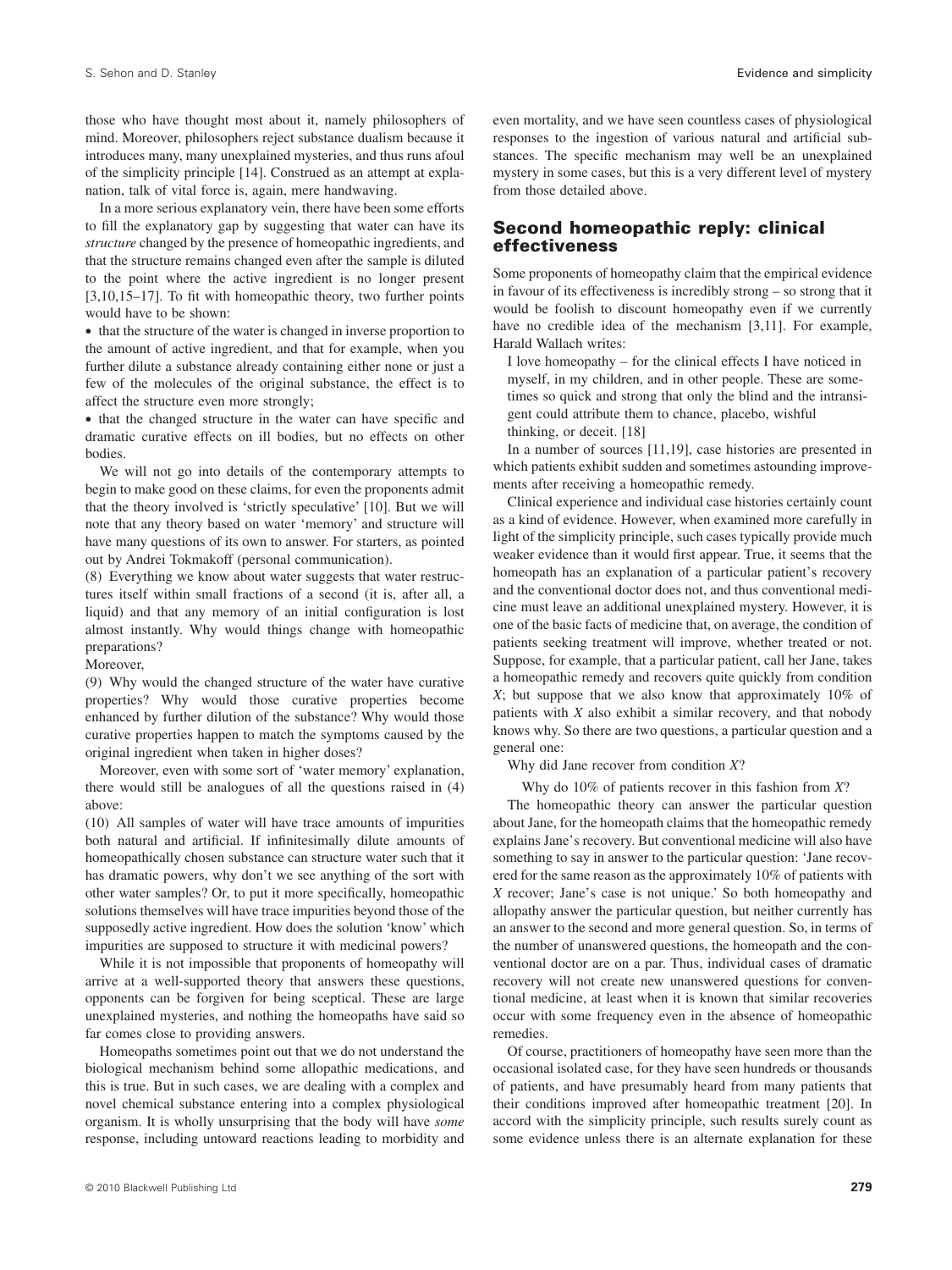results. But the problem with such unsystematically gathered evidence is that various alternate explanations seem, at least at a general level, to be available:

• patients tend, on average, to improve regardless of treatment;

• memory is unconsciously biased in favour of positive results [21,22], particularly when one considers that the entire livelihood of practitioners is on the line;

• selective reporting (e.g. patients who don't improve might be expected to forego further visits to the homeopath, and thus their negative reports will not be heard), and

• the placebo effect.

The placebo effect might be especially strong in the case of visits to homeopathic practitioners for a couple of reasons. First, judging from information gathered from websites of practitioners and other sources, initial visits to homeopathic practitioners tend to be long, detailed interviews, and second, they are costly: ranging from \$150 to \$500, often not covered by insurance (http:// www.illinoisnaturalhealth.com/homfaq.htm; http://www.csoh.ca/ Homeopathy\_What\_to\_Expect.htm; http://www.drellenfeingold. com/aboutam.html; http://www.billgrayhomeopathy.com/Cost. html; http://www.cindeegardner.com/clinserv.htm; and [23]). The high cost could be relevant in a surprising way: Waber *et al.* found that the analgesic response to placebo pills was greater when subjects were told that the pills were more expensive [24].

Thus, from the standpoint of the simplicity principle, case series evidence and other observational studies do not provide incredibly strong evidence, for the observations made (viz., patients whose conditions improved after taking homeopathic medications) are *not* significant unexplained mysteries for the alternative theory.

Precisely because of the evidential weakness of case studies, the scientific community has long since recognized the value of randomized controlled trials (RCTs). Because of the way RCTs are structured, if the patients who received the target treatment fare significantly better than those in the control group, then this cannot be explained by regression towards the mean, biased reporting or memory, or the placebo effect. This is not to say that RCTs provide *proof* of the effectiveness of a given intervention. There might be design flaws in a particular study, leading to a false positive result; there could be reporting errors, or even outright fraud. Such factors could explain a positive result. Finally, it still might be true that a given positive result was just a chance fluke: the people who were poised to improve regardless of treatment just happened to be overrepresented in the treatment group. Citing chance in this way is tantamount to leaving the positive result as an unexplained mystery, for citing chance is really just another way of saying that we don't have an explanation. However, sometimes this can be exactly the right thing to say. Even if one were testing an utterly worthless medication against a placebo, in one out of 20 trials one would expect a result that would be expected to occur again only if the same trial was repeated 20 times, that is, one with a *P* < 0.05. Moreover, because of publication bias or the 'filedrawer effect', a large number of studies with negative results might remain unpublished, leaving only those studies which attained a positive result purely by chance. So, while citing chance is to leave a particular positive result as an unexplained mystery, it may not be leaving an incredibly large or puzzling mystery.

There have been a number of RCTs testing homeopathic remedies. Some have yielded apparently positive results, while many others have failed to show that homeopathic remedies do better

than placebos. In a meta-analysis published in *Lancet* in 2005, the authors concluded that 'when analyses were restricted to large trials of higher quality there was no convincing evidence that homeopathy was superior to placebo' [25].

The *Lancet* study was controversial and was scathingly criticized in homeopathic circles [26–29]. The criticisms may have some merit. If one were proceeding merely from the clinical evidence available, it might be premature to declare, as did the editors of the *Lancet*, the 'End of Homeopathy' [30]. Critics should acknowledge that there is some weak evidence from RCTs for the effectiveness of certain homeopathic remedies. All other things being equal, one might at least advocate further study of these homeopathic interventions. However, other things are not equal. As the acceptance of homeopathy gives us enormous unexplained mysteries  $- (1)$  through (10) noted above, for example – we rightly should view the weak clinical evidence differently.

Suppose, by contrast, that there were overwhelming clinical evidence in favour of the effectiveness of homeopathy. This would give us a very confusing situation indeed. If we still denied its effectiveness, we would have the massive unexplained mystery of the positive clinical evidence. On the other hand, if we accepted the effectiveness of homeopathy, we would have the massive mysteries outlined above: how something chemically indistinguishable from water can have dramatic effects, etc. Neither stance would look remotely acceptable, and we would be well advised to have our best scientists start analysing the mechanism behind homeopathy, for we would surmise that our chemical and physiological theories must be in need of extremely substantial revision. However, we are not in this dire situation, because there is far from overwhelming clinical positive evidence for homeopathy.

#### **Third homeopathic reply: attack on science and simplicity**

Some proponents do not attempt to explain how homeopathy might work, but are also not particularly concerned with the results of controlled trials. Some would say that we do not need an explanation for the success of homeopathy because we are dealing with a phenomenon that is beyond the explanatory scope of normal western science.

However, our arguments above did not rely on canons or epistemological norms specific to western science. We relied only on the principle of simplicity, and we pointed out in section 2 that simplicity considerations underlie not only scientific discourse but also our common sense justification for rejecting such nonsense as the 5-minute theory of the world. Thus the simplicity principle is common ground. It is not a parochial expression of a conventional, western approach to science and medicine; rather it is deeply engrained in common sense, and is implicitly accepted by all participants in the homeopathy debate.

In fact, even apart from arguments about Aristotelian physics or the 5-minute theory, proponents of homeopathy implicitly commit themselves to (S) or something like it. Recall that homeopaths believe that homeopathy works primarily because they claim to have observed its success in practice. But it is important to see that such experience counts as evidence precisely because we accept the simplicity principle. As we saw above, homeopaths present cases in which a patient was given a homeopathic remedy, and the patient's condition then improved. The homeopath claims to have